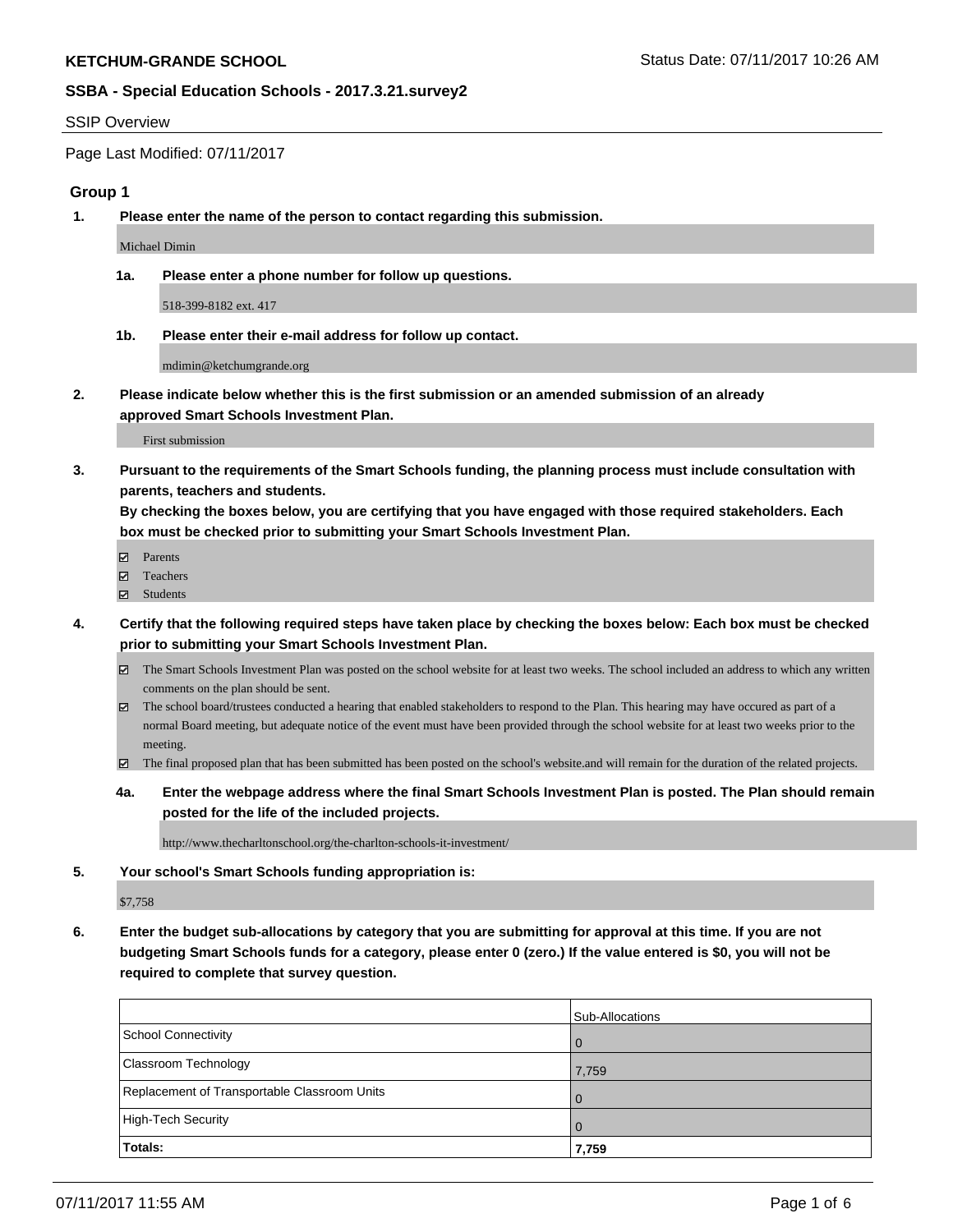#### School Connectivity

Page Last Modified: 07/11/2017

# **Group 1**

- **1. Describe how you intend to use Smart Schools funds for high-speed broadband and/or wireless connectivity projects in school buildings.**
- **2. Describe how the school plans to use digital connectivity and technology to improve teaching and learning.**

(No Response)

**3. Does your School Connectivity project require new construction or substantially altered space and result in capitalized cost in excess of \$100,000?**

No

**4. If you are submitting an allocation for School Connectivity complete this table. Note that the calculated Total at the bottom of the table must equal the Total allocation for this category that you entered in the SSIP Overview overall budget.** 

|                                            | Sub-Allocation |
|--------------------------------------------|----------------|
| Network/Access Costs                       | (No Response)  |
| <b>Outside Plant Costs</b>                 | (No Response)  |
| School Internal Connections and Components | (No Response)  |
| <b>Professional Services</b>               | (No Response)  |
| Testing                                    | (No Response)  |
| <b>Other Upfront Costs</b>                 | (No Response)  |
| <b>Other Costs</b>                         | (No Response)  |
| Totals:                                    | 0              |

**5. Please detail the type, quantity, per unit cost and total cost of the eligible items under each sub-category. This is especially important for any expenditures listed under the "Other" category. All expenditures must be eligible for tax-exempt financing to be reimbursed with Smart Schools funds. Sufficient detail must be provided so that we can verify this is the case. If you have any questions, please contact us directly through smartschools@nysed.gov. Add rows under each sub-category for additional items, as needed.**

| Select the allowable expenditure | Item to be purchased | l Quantitv    | Cost per Item | <b>Total Cost</b> |
|----------------------------------|----------------------|---------------|---------------|-------------------|
| type.                            |                      |               |               |                   |
| Repeat to add another item under |                      |               |               |                   |
| each type.                       |                      |               |               |                   |
| (No Response)                    | (No Response)        | (No Response) | (No Response) | (No Response)     |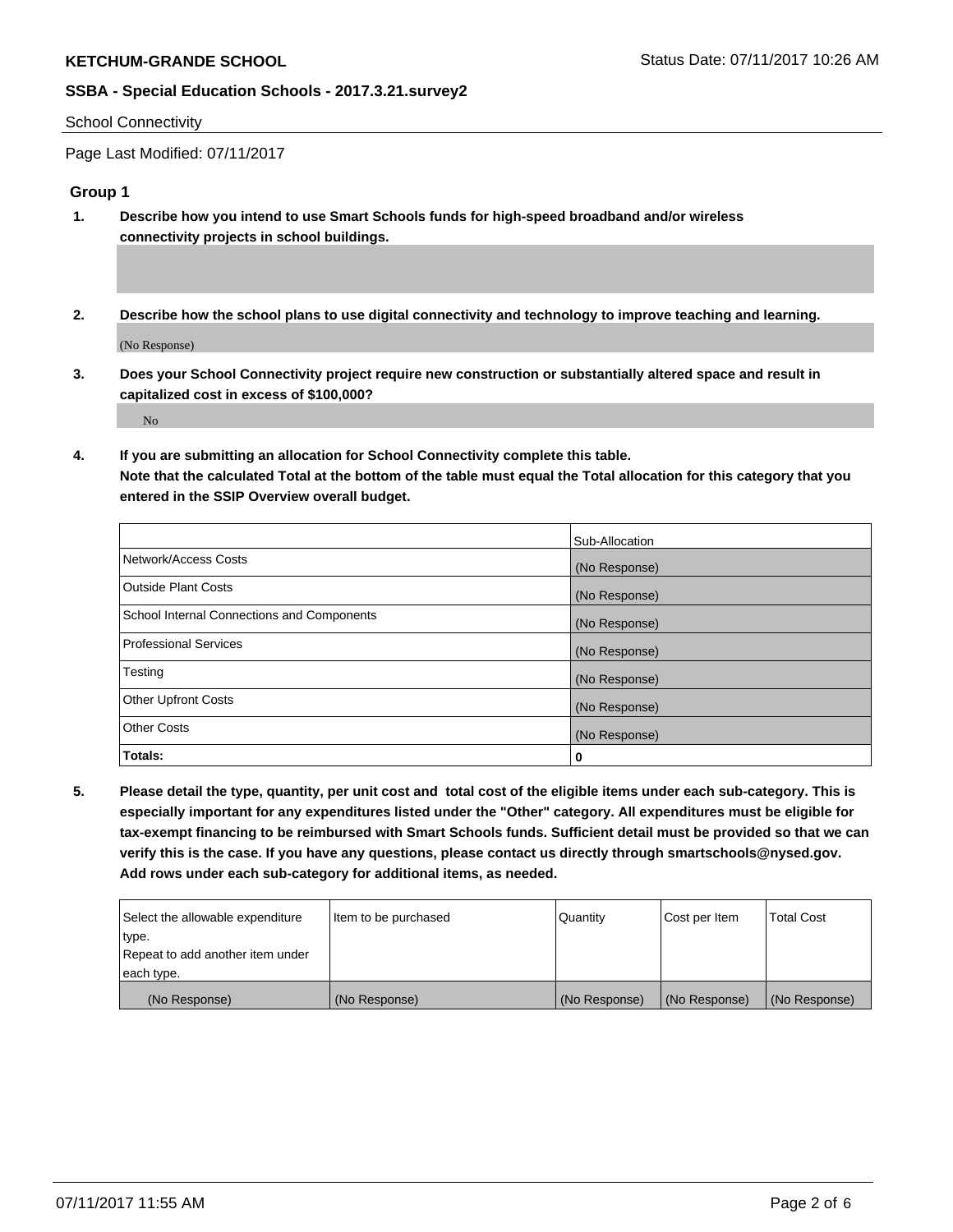Classroom Learning Technology Equipment (Devices)

Page Last Modified: 07/11/2017

## **Group 1**

**1. Describe the devices you intend to purchase and their compatibility with existing or planned platforms or systems.**

The Charlton School/Ketchum Grande will be moving towards a 1:1 Chromebook implementation and expand our use of G-Suite for Education (formerly Google Apps for Education) and Google Classroom. We will be purchasing 32 Samsung Chromebook 3 with cases. We will be purchasing a Bretford 32 space, mobile charging station for the Chromebooks.

## **2. Describe how the proposed technology purchases will improve teaching and learning inside or outside of the classroom.**

This technology purchase will allow The Charlton School/Ketchum Grande to expand our G-Suite for Education and Google Classroom. By doing so we will be providing 21st-century skills for our student and provide them with the technology they will often time find on return to their home district. It will provide them with necessary skills as they enter the workforce. It allows for direct teacher interaction and immediate, two-way feedback for our vulnerable students. Finally, it will provide both equity and access for all the students within our school.

**3. To ensure the sustainability of technology purchases made with Smart Schools funds, schools must have a plan to maintain and support technology purchases reimbursed with Smart Schools funds. This sustainability plan should support recurring costs of use that are ineligible for Smart Schools funding such as device maintenance, technical support, Internet and wireless fees, maintenance of hotspots, staff professional development, building maintenance and the replacement of incidental items.**

By checking this box, you certify that the school has a sustainability plan as described above.

**4. Schools must ensure that devices purchased with Smart Schools funds will be distributed, prepared for use, maintained and supported appropriately. Schools must maintain detailed device inventories in accordance with generally accepted accounting principles.**

 $\boxtimes$  By checking this box, you certify that the school has a distribution and inventory management plan and system in place.

- **5. Schools must contact the SUNY/CUNY teacher preparation program that supplies the largest number of the its new teachers to request advice on innovative uses and best practices at the intersection of pedagogy and educational technology.**
	- $\boxtimes$  By checking this box, you certify that you have contacted the SUNY/CUNY teacher preparation program that supplies the largest number of your new teachers to request advice on these issues.
	- **5a. Please enter the name of the SUNY or CUNY Institution that you contacted.**

SUNY Empire State College

**5b. Enter the primary Institution phone number.**

315-247-4348

**5c. Enter the name of the contact person with whom you consulted and/or will be collaborating with on innovative uses of technology and best practices.**

Donna Mahar, Ph.D, NBCT

**6. If you are submitting an allocation for Classroom Educational Technology, complete this table. Note that the calculated Total at the bottom of the table must equal the Total allocation for this category that you entered in the SSIP Overview overall budget.**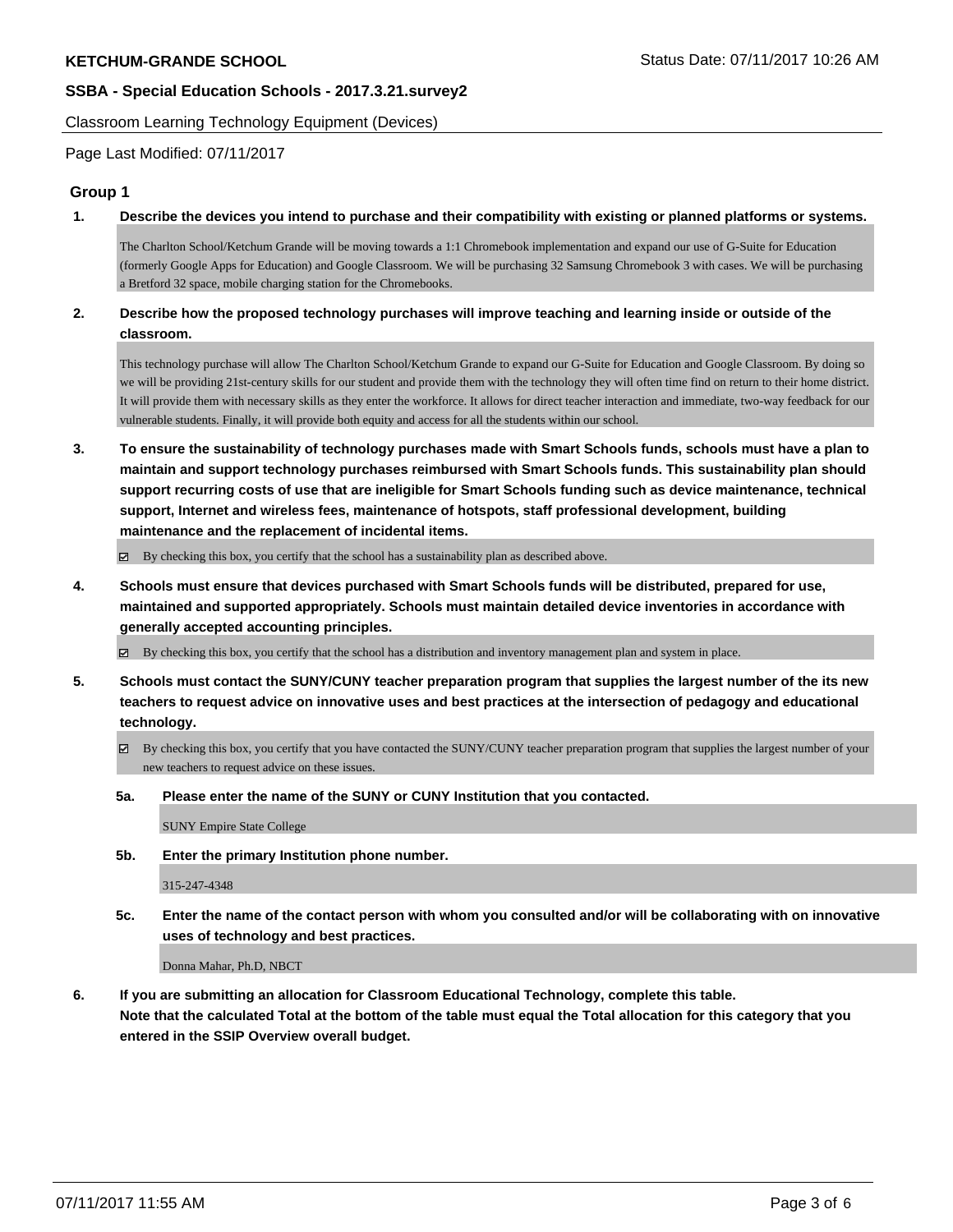Classroom Learning Technology Equipment (Devices)

Page Last Modified: 07/11/2017

|                          | Sub-Allocation |
|--------------------------|----------------|
| Interactive Whiteboards  | (No Response)  |
| Computer Servers         | (No Response)  |
| <b>Desktop Computers</b> | (No Response)  |
| <b>Laptop Computers</b>  | 6,816          |
| <b>Tablet Computers</b>  | (No Response)  |
| <b>Other Costs</b>       | 943            |
| Totals:                  | 7,759          |

**7. Please detail the type, quantity, per unit cost and total cost of the eligible items under each sub-category. This is especially important for any expenditures listed under the "Other" category. All expenditures must be capital bond eligible to be reimbursed with Smart Schools funds. If you have any questions, please contact us directly through smartschools@nysed.gov.**

**Add rows under each sub-category for additional items, as needed.**

| Select the allowable expenditure | Item to be purchased          | Quantity | Cost per Item | <b>Total Cost</b> |
|----------------------------------|-------------------------------|----------|---------------|-------------------|
| type.                            |                               |          |               |                   |
| Repeat to add another item under |                               |          |               |                   |
| each type.                       |                               |          |               |                   |
| <b>Tablet Computers</b>          | Samsung Chromebook 3 w/ cases | 32       | 213           | 6.816             |
| <b>Other Costs</b>               | <b>Bretford TVC32PAC-CK</b>   |          | 942           | 942               |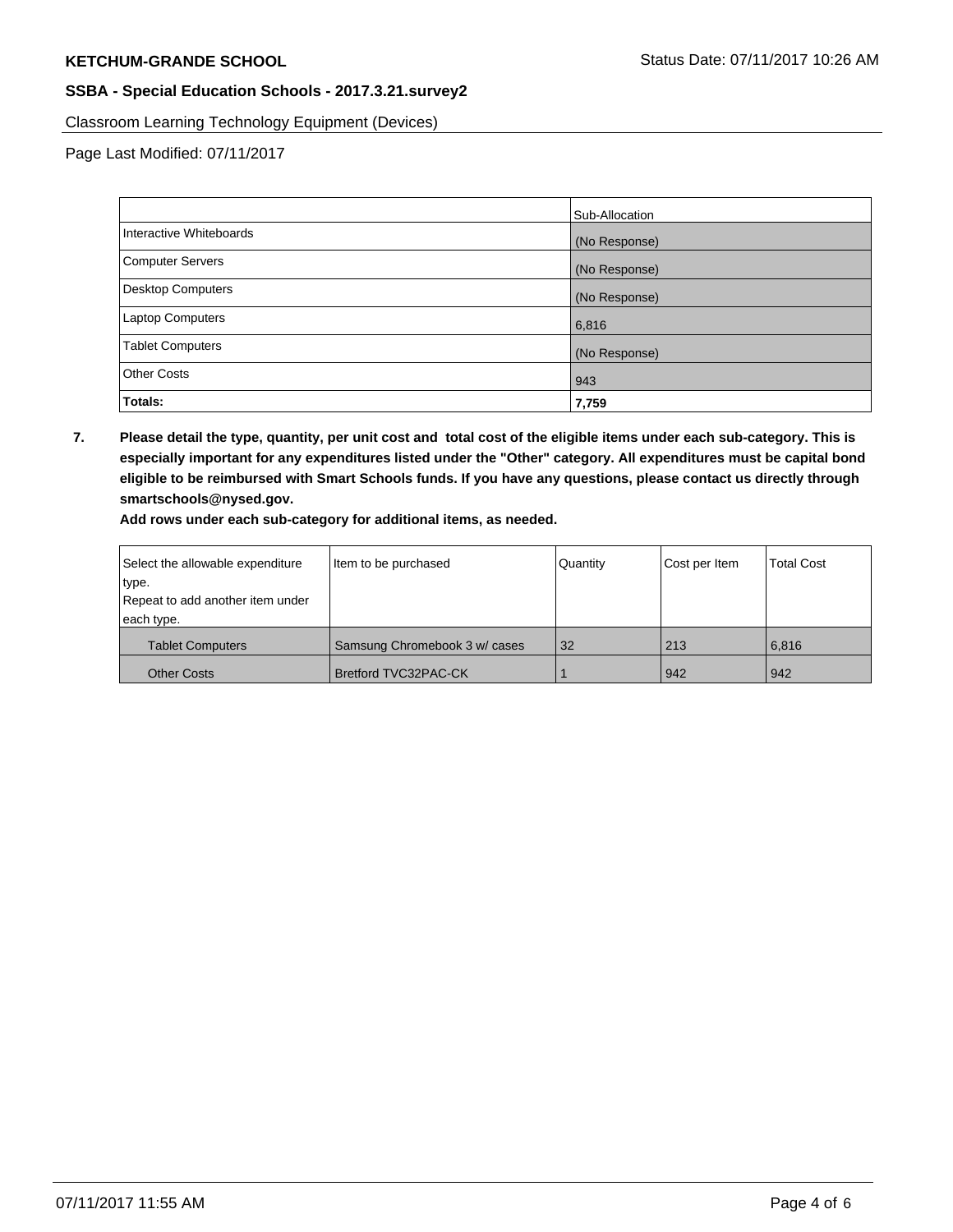Replace/Modernize Transportable Classrooms

Page Last Modified: 06/29/2017

#### **Group 1**

**1. Describe the school's plan to construct, enhance or modernize education facilities to provide high-quality instructional space by replacing transportable classrooms.**

(No Response)

**2. Does your Classroom Trailer project require new construction or substantially altered space and result in capitalized cost in excess of \$100,000?**

(No Response)

**3. If you have made an allocation for Replace Transportable Classrooms, complete this table. Note that the calculated Total at the bottom of the table must equal the Total allocation for this category that you entered in the SSIP Overview overall budget.**

|                                                | Sub-Allocation |
|------------------------------------------------|----------------|
| Construct New Instructional Space              | (No Response)  |
| Enhance/Modernize Existing Instructional Space | (No Response)  |
| <b>Other Costs</b>                             | (No Response)  |
| <b>Totals:</b>                                 |                |

**4. Please detail the type, quantity, per unit cost and total cost of the eligible items under each sub-category. This is especially important for any expenditures listed under the "Other" category. All expenditures must be capital bond eligible to be reimbursed with Smart Schools funds. If you have any questions, please contact us directly through smartschools@nysed.gov.**

**Add rows under each sub-category for additional items, as needed.**

| Select the allowable expenditure | Item to be purchased | Quantity      | Cost per Item | <b>Total Cost</b> |
|----------------------------------|----------------------|---------------|---------------|-------------------|
| type.                            |                      |               |               |                   |
| Repeat to add another item under |                      |               |               |                   |
| each type.                       |                      |               |               |                   |
| (No Response)                    | (No Response)        | (No Response) | (No Response) | (No Response)     |